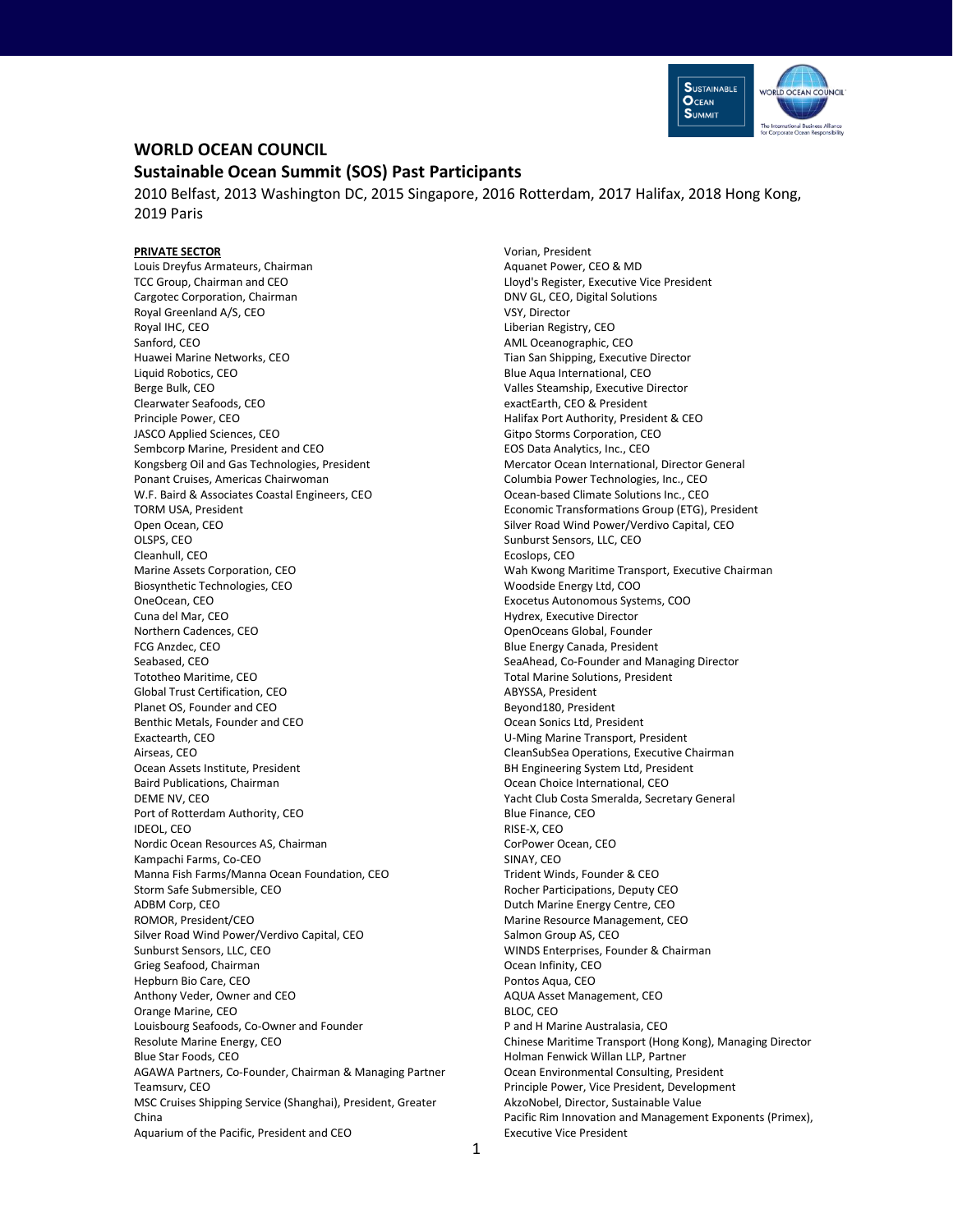

Maersk Line Limited, Senior Vice President American Bureau of Shipping (ABS), Director American Bureau of Shipping (ABS), Government Operations, Vice President Mitsubishi Shipbuilding, Senior Vice President TOTAL S.A., Senior Vice President – Civil Society Engagement TOTAL S.A., Deputy to Senior Vice President – Exploration Production Olgoonik Corporation, Executive Vice President Liquid Robotics, Executive Vice President Exactearth, Vice President, Product Management Costa Group Asia, Vice President BNP Paribas, Vice President – Shipping Finance Battelle Memorial Institute, Oil and Gas, Vice President PanGeo Subsea, Vice President PGS, Senior Vice President – New Ventures Cleanhull, CFO Keppel Corporation, Vice President Bureau Veritas Marine & Offshore, Vice President – South Europe, North Africa & North America Sembcorp Marine, Vice President and Head of Research and Development Battelle Memorial Institute, Vice President Caris USA, Vice President Exactearth, Vice President ESAFON, Chairman Seabin Project, Chairman Deepwater Wind, Development, Vice President Herema Marine Contractors, QASHE, Vice President Siemens AG, Strategy and Business Development, Head Liquid Robotics, Global Partner Development, Senior Vice President Sumitomo Mitsui Banking Corporation Europe, Deputy CEO Yokohama Kawasaki International Port Corporation, President & CEO Yokohama Kawasaki International Port Corporation, Executive Director DNV GL, Executive Vice President, Chief Sustainability Officer Stavis Seafoods, Chief Sustainability Officer EGS Group of Survey Companies, Director Nor-Shipping, Director SUEZ NWS, Area Director, Business Development, Hong Kong, Macau, Taiwan, Water Operations Fugro, Global Director – Quality Assurance and HSSE Fugro, Americas Government Accounts Director Steel Ships, Director DP World, Director – Global Corporate Responsibility DP World, Director – Group Health, Safety & Environment DP World, Head of Health, Safety and Environment APC Pacific Basin Shipping (HK), Director, Corporate Affairs Pacific Basin Shipping (HK), Director, Fleet TOTAL S.A., Head of Service of Exploration and Production ExxonMobil, Chief Environmental Scientist Blue Oceans Partners, Co-Founder and Managing Partner BP America, Regulatory Affairs, Director ClassNK, Europe and Africa, Managing Director DONG Energy Oil & Gas A/S, Senior Director ABN AMRO BANK N.V, Energy & Transportation, Head of Risk and Portfolio IHC Mining, Managing Director IHC Mining, Market Director Offshore Marine Management, Managing Director Opes Oceani, Partner Selmer, Partner Global Foundation for Ocean Exploration, Vice President Crowley, Vice President

Oak Maritime (Hong Kong), Director LafargeHolcim, Head of Infrastructure Markets & International Key Accounts Blue Globe Solutions/DeepGreen, Director, Head of Environment and Social Performance Casulo, Founder Investable Oceans, Founder and Principal NOAH ReGen, Founder and CEO ChangeNOW, Founder and CEO Blue Jay Communication, Founder and CEO Heron Advisory, Managing Partner Peakview Strategy, Managing Director GeoSystem Research Corp., Managing Director Temasek International, Managing Director – Sustainability Pelagic Data Systems, COO & Chief Scientist Ocean Nourishment, Managing Director ADM Capital, Managing Director BVC Fund, Founding Partner Stafford Capital Partners, Managing Partner – Stafford Agriculture and Food Transocean, Corporate Responsibility and Environment, Senior Manager BESIX Group, Senior Vice President Oceaneering, Global Data Solutions, Director of Operations Maersk Line Limited, Environment and Sustainability, Director AECOM, Resilience, Global Director Collecte Localisation Satellites, Director of Innovation Credit Suisse AG, Deputy Global Head, Sustainability Affairs Credit Suisse AG, COO and Head of External Partnerships Wallenius Wilhelmsen Logistics, Global Head of Environment Bureau Veritas Marine (Singapore), Deep Water Technology and Research Centre (DTRC), Director Royal Caribbean Cruises, Environmental Programs, Director AXA XL, Director – Sustainable Development Teck Resources, Transportation, Director Jotun A/S, Hull Performance Solutions, Global Director American Chemet Corporation, Director of Quality Assurance and Global Regulatory Affairs Oceanflore, General Manager Rio Tinto, General Manager SeaTopic, General Manager, President of the Board CIC Minerals, Executive Mitsui E&S Machinery, Director, Executive Officer Mitsui O.S.K. Lines, General Manager, Bunker Business Division HSBC, Division Head Corporate HSBC, Managing Director Corporate Citi, Head of Industrials for Corporate Banking in China, Head of Global Shipping & Logistics in Asia Pacific and Japan Swire Pacific Offshore, General Manager Woodside Energy, Environment, General Manager Woodside Energy, Chief Environmental Scientist Wärtsilä Corporation, Environmental Services, General Manager Golder Associates, Global Marketing Leader Sound Seas, Executive Director Covanta Energy, Vice President, External Relations Blue Communications, Director Jasco Applied Sciences (United Kingdom), European Operations, Director HR Wallingford, Technical Director – Marine Rockefeller and Co., Director CSA Ocean Sciences, Marine Sound, Director Taylor Shellfish Farms, Public Affairs, Director TCC Group, Director and COO CargoX, Chief Business Development Officer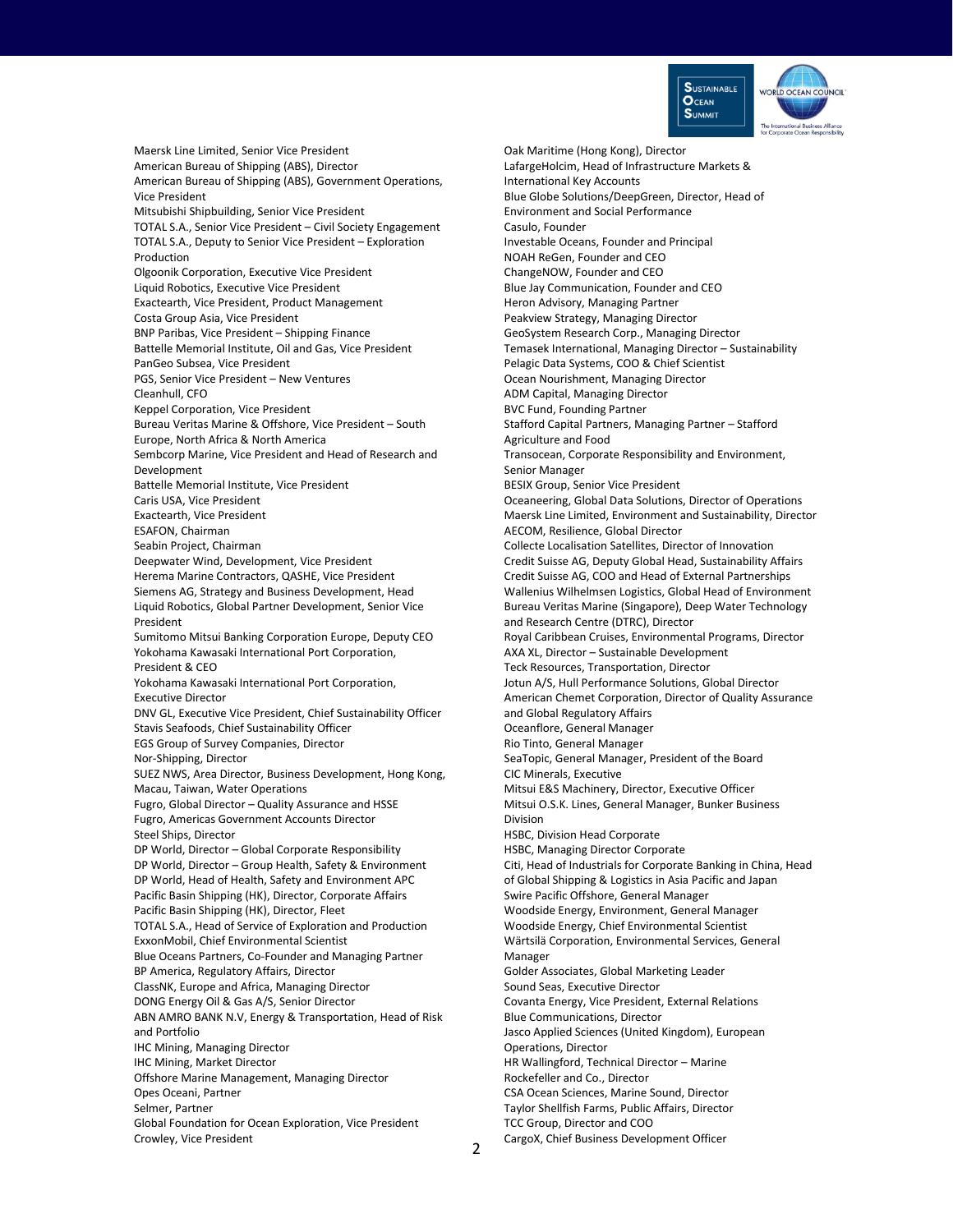

Fednav Limited, Government Affairs and Regulatory Compliance, Director Xylem Analytics, Asia-Pacific Manager Holman Fenwick Willan LLP, Associate Douglas-Westwood, Associate Director Invest Northern Ireland, Business Development Director BMT, Business Development Director Arksen, Founder Windward, Business Development Manager Irvin and Johnson, Business Insights Manager Shell, Venture Support Integration for Deepwater, Business Lead Chatham Rock Phosphate, Chief Scientist ESRI, Chief Scientist CSA Ocean Sciences, Vice President Science Ocean Energy Systems, Chairman Thordon Bearings Inc., Director of Marketing & Customer Service Victory Farms, Former Director of Sustainability Sonardyne International Ltd., Global Business Manager – Oceanographic Seaproven, Founder & CBO McInnes Cooper, Partner Deep Blue Cable, CTO TOTE Services, Vice President Marine Services Mer Angels et GCEM Conseil et Economie Maritime, Founder Blue 21, Founder Blue4Sea, Founder RaffAello Capital (HK), General Manager Oldendorff Carriers, General Manager – Environment and Sustainability HullWiper, General Manager SmartBay Ireland, General Manager Boskalis BV, General Manager Jotun A/S, Global Concept Director Jotun A/S, Regulatory Affairs Manager COINAtlantic Secretariat, Director Woodside Energy Ltd, Vice President Health, Safety, Environment & Quality exactEarth, VP Business Development RightShip, Vice President – Americas Atlantic Policy Congress of First Nations Chiefs, Director of Fisheries ECOncrete, Co-Founder & CEO Venture Acceleration, Founder & CEO BlueH2, CEO and Founder Ocean 14 Capital, Founding Partner Crystal Cruises LLC, Master, Crystal Serenity Royal Bank of Canada, Managing Director, International Family Office Investments Nordox AS, Managing Director Qikiqtaaluk Corporation, Director of Fisheries Alcatel Submarine Networks, Head of Business Development Alcatel Submarine Networks, Director, Marine Engineering Topaz Energy and Marine, Head of QHSSE Clearwater Seafood, Director, Sustainability and Public Affairs Ponant Cruises, Head of Sustainability and CSR Ponant Cruises, Ambassador (ret.), Senior Advisor Affaires institutionnelles et internationales Mitsubishi Heavy Industries, Ship and Ocean Engineering, Engineering Manager John Swire & Sons, Group Sustainable Business Manager Asia Maritime Pacific, Senior Manager, Chartering & Projects Nautilus Minerals, Environmental Manager Aenergy, Global Head of Social and Climate Finance The Shipowners' Club, Head of Claims, Singapore Branch

Asia Research & Engagement, Senior Manager OMV E&P GmbH, Environmental Manager Carnival United Kingdom, Environmental Manager Sinclair Knight Merz, Executive Marine Scientist BP International, Group Marine Science Expert Interface, Marketing, Asia, Head Societe Generale, Global Head of Shipping PGS Geophysical, HSEQ Environment Manager Laurtitzen Offshore Services A/S, HSSE Manager Munich Re Underwriting, Joint Active Underwriter Nautilus Minerals, Manager Land and Business Development Deltares, Marine and Coastal Management, Manager Jan De Nul Group, Marine Environment Department, Manager Shell, Environmentally Sensitive Areas, Manager Deep Blue, Managing Director DHI, Managing Director DHI, Deputy Director – Solutions DHI, Director – Marine Environment DHI, Ecology and Environment Department, Head Green Marine, Managing Director Green Marine, Executive Director Offshore Shellfish, Managing Director Gard (HK), Senior Manager Tri-Marine International, Managing Director AT&T, Marine Liaison Manager Mainstream Renewable Power, Offshore Environment Manager Blank Rome LLP, Partner Norton Rose Fulbright LLP, Avocate Associée PwC, Partner Pacific6 Enterprises, Partner BNP Paribas, Head of Transportation Sector APAC BNP Paribas, Head of Shipping Finance EMEA BNP Paribas, Global Head of CSR BASF, Head of Innovation & Technology Policy Bechtel Limited, Ports and Marine Sector, Manager Southall Environmental Associates, President and Chief Scientist Beveridge & Diamond P.C, Principal Rio Tinto, Health Safety Environment and Communities, Principal Advisor Biofouling Solutions, Principal Scientist Oldendorff Carriers, Green Ship, Projects Manager IHS Markit, Senior Associate International Paint, Regional Marketing Manager Harland and Wolff Heavy Industries, Renewables Development and Project Support Manager Royal IHC, Government, United Nations and Multilateral Affairs, Asia-Pacific, Senior Advisor Teledyne Benthos, Business Development, Senior Director Golder Associates, Sustainability Leader Rightship, Sustainability Manager ERM, Environmental Economics, Technical Director Marine Harvest Ireland, Technical Manager AkzoNobel, Section Leader Fouling Control Deloitte Blockchain Institute, Operational Lead Off the Grid Organics, President

#### **INDUSTRY ASSOCIATIONS/GROUPS**

International Chamber of Shipping (ICS), Secretary General Chamber of Shipping of America, President and CEO Cluster Maritime Français, President D'Honneur Cluster Maritime Français, President International Association of Drilling Contractors, Secretary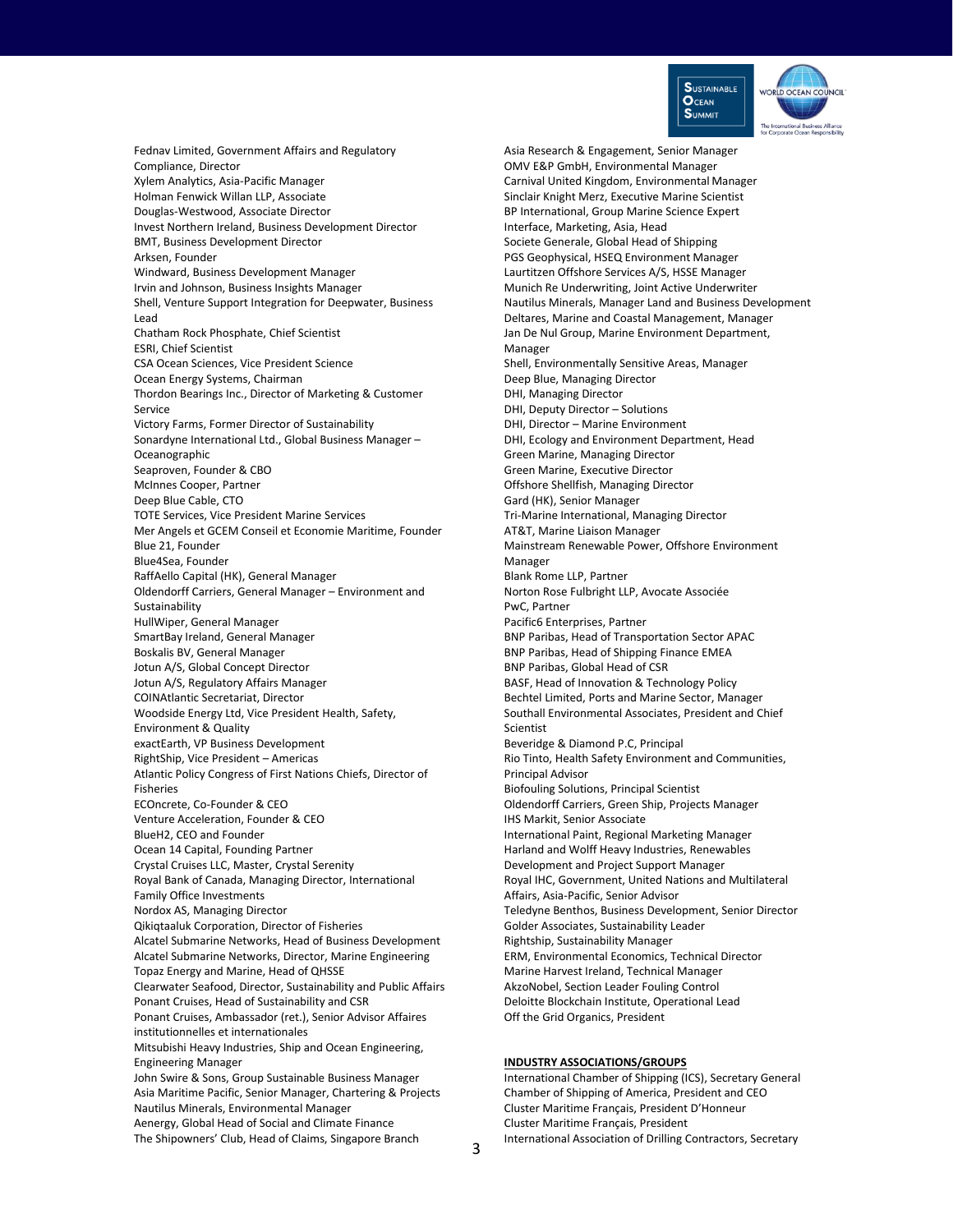

General

International Association of Marine Aids to Navigation and Lighthouse Authorities (IALA), Secretary General EUROSHORE, Former President Worldwide Project Consortium, Director Cargo Equipment Experts, Director International Association of Oil and Gas Producers (IOGP), Executive Director International Coalition of Fisheries Associations (ICFA), Executive Secretary International Association of Ports and Harbors, Managing Director International Marine Minerals Society, President International Hydrographic Organization (IHO), Director International Association of Dredging Companies (IADC), Secretary General International Union of Marine Insurance, President International Ship Managers Association (InterManager), Secretary General Women's International Shipping & Trading Association (WISTA), President German Association for Marine Technology (GMT), Chairman of the Board of Directors GICAN, General Manager FICCI, Deputy Secretary General CEPE, Managing Director International Fishfeed and Fishoil Organisation (IFFO), Director General International Association of Independent Tanker Owners (INTERTANKO), Managing Director International Chamber of Commerce (ICC), Director – Knowledge Solutions DeepSea Mining Alliance, Managing Director International Windship Association, Secretary General International Registries (U.K.), Senior Vice President – Regulatory Administration International Gas Union, Honorary President Women in Maritime Africa (WIMA) – RDC, President Singapore Shipping Association (SSA), President Singapore Shipping Association (SSA), Executive Director Cape Cod Commercial Hook Fishermen's Association, CEO Fisheries Council of Canada, President Ocean Renewable Energy Group, Executive Director Ocean Watch Australia, Executive Director International Association of Geophysical Contractors (IAGC), Environment Committee, Chair National Ocean Policy Coalition, Executive Director Ingénieurs et Scientifiques de France, Executive Director Atlantic Canada Fish Farmers Assoc, Executive Director Northwest Atlantic Fisheries Organization, Executive Secretary Clear Seas Centre for Responsible Marine Shipping, Executive Director Global Salmon Initiative, Convenor New York Offshore Wind Alliance, Director Global Aquaculture Alliance, Director of Strategic Engagement China National Coatings Industry Association, President China National Coatings Industry Association, Deputy General Manager EVOLEN, President Renewable National Aquaculture Council / Pearl Producers Association, Executive Chair Seafood Industry Victoria Inc, Executive Director Nova Scotia Business Inc., Director, Oceans, Resources and Industry, Investment

Sovereign Wealth Fund Institute, President Cruise Lines International Association (CLIA), Secretary General Cruise Lines International Association (CLIA), Sr. Vice President – Technical and Regulatory Affairs Cruise Lines International Association (CLIA), Vice President – Maritime Policy The Nautical Institute, Director of Projects Business for Social Responsibility (BSR), Associate Director Fisheries Association of Iceland, Deputy Director LA 1 Coalition, Executive Director North America Marine Environmental Protection Association (NAMEPA), Executive Director Green Award Foundation, Managing Director Sea Pact, Managing Director Alaska Seafood Marketing Institute, Seafood Technical Director Global Aquaculture Alliance, BAP Standards Coordinator BIMCO, Chief Marine Technical Officer International Seafood Sustainability Foundation (ISSF), Vice President, Communications/Outreach Royal Association of Netherlands Shipowners, CEO Royal Belgian Shipowners Association, Deputy Managing Director LNG Marine Fuel Institute, Director LNG Marine Fuel Institute, CEO Nederland Maritiem Land, Managing Director Nederland Maritiem Land, Chairman Nelson Mandela Bay Maritime Cluster, Chairman Association of International Seafood Professionals, Executive Director International Copper Association, Director, Technology Development and Transfer Baja California Maritime Cluster, Founder European Network of Maritime Clusters (ENMC), President Hong Kong Federation of Insurers, CEO Sustainable Shipping Initiative, General Manager Ocean Energy Europe, CEO Ocean Energy Europe, Policy Director NACE International, Senior Business Development Manager IPIECA, Senior Manager – Environment

#### **INTER-GOVERNMENTAL/MULTI-LATERAL**

United Nations, Special Envoy for the Ocean UNESCO Intergovernmental Oceanographic Commission (IOC), Executive Secretary UN International Atomic Energy Agency, Director European Commission, Maritime Affairs and Fisheries, Director General European Investment Bank, Vice President Convention on Biological Diversity, Executive Secretary OECD, Head – OECD STI Ocean Economy Group Asia-Pacific Economic Cooperation (APEC), APEC Secretariat, Director Benguela Current Commission, Executive Secretary European Commission, EU Strategy for Marine and Maritime Research, Coordinator European Commission, Maritime Policy for North Sea, Baltic Sea and Landlocked Countries, Head European Union, Delegation to the U.S., Research and Innovation, Minister Counselor European Space Agency (ESA), Head of Global Challenges & Partnerships Coordination Office European Space Agency (ESA), Head of Member States Relations & Partnerships Office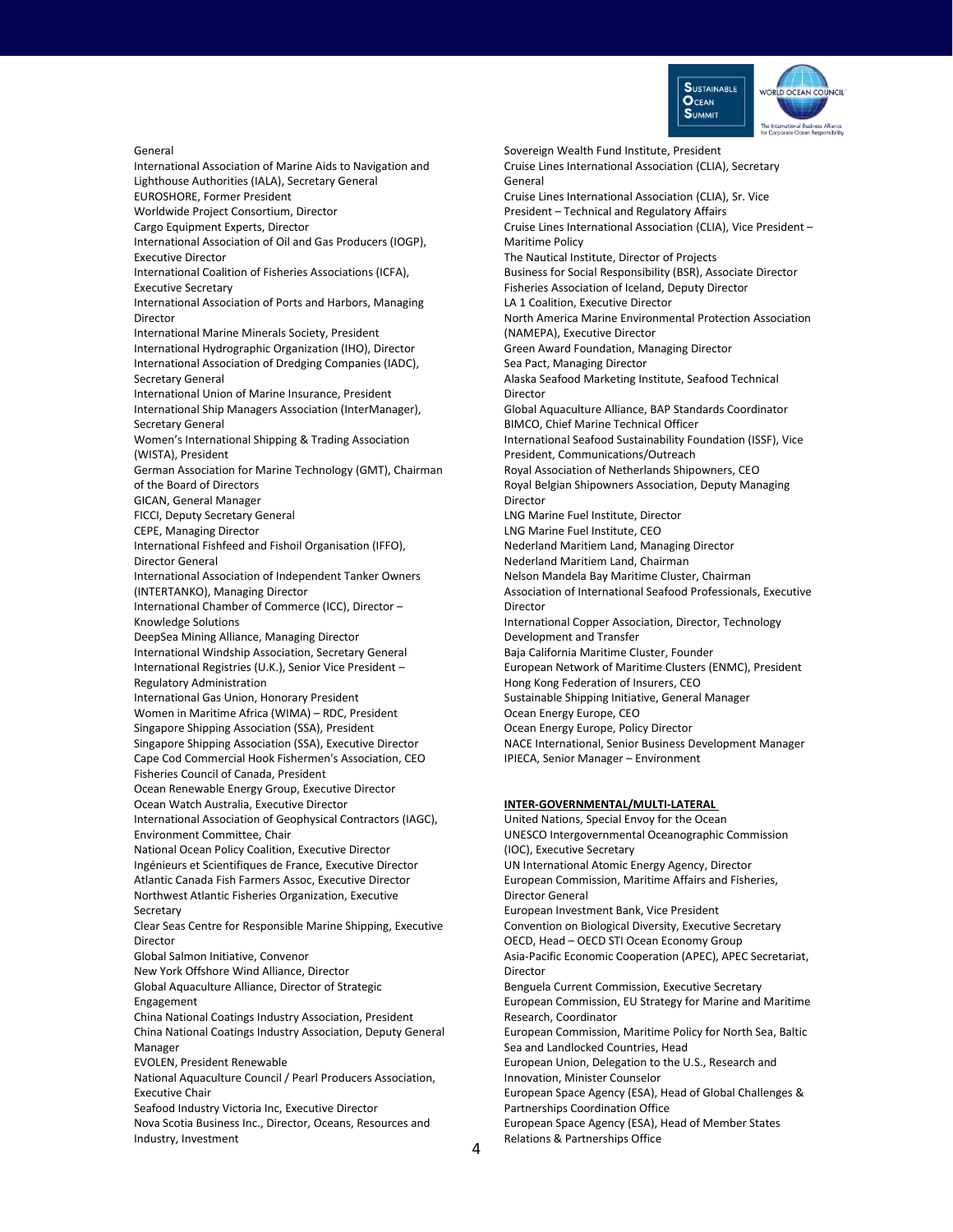

General Bathymetric Chart of the Oceans (GEBCO), Director Global Environment Facility (GEF), International Waters, Sr. Environment Specialist

Joint Programming Initiative Healthy and Productive Seas and Oceans (JPI Oceans), Director

International Maritime Organization (IMO), Chief Technical Advisor, Global Ballast Water Program

International Maritime Organization (IMO), Head of Marine Biosafety

UNEP, Global Program of Action, Protection of Marine Environment from Land-based Activities, Coordinator UNEP Finance Initiative, Acting Ecosystems Lead UNESCO IOC, Global Ocean Observing System (GOOS), Chair

EMODnet Secretariat, Head

World Bank, Ocean Representative

World Bank, Environment Sector Coordinator

Inter-American Development Bank, Climate Change Senior Specialist

### **GOVERNMENT**

Costa Rica, Former President and Global Ocean Commissioner Canada, Former Prime Minister and Global Ocean Commissioner France, Minister of State attached to the Minister for the Ecological and Inclusive Transition South Africa, Cabinet Member and Global Ocean Commissioner

Hong Kong SAR, Director of Marine, Marine Department Portugal, Directorate General for Maritime Policy, Director General

Singapore Maritime and Port Authority (MPA), CEO Embassy of Norway, Ambassador

Korea Maritime Institute, Director General

French Navy, Chief of Staff

French Navy, Head of the Center for Strategic Studies Canada to the United Nations, Ambassador and Permanent Representative

French Ministry of Foreign Affairs, Ambassador for the Ocean French Public Service Additional Pension Scheme (ERAFP), CEO (ret.)

French Development Agency, Deputy Head – Agriculture, Rural Development and Biodiversity Division

Royal Embassy of Belgium, Ambassador

U.S. Navy, Admiral and Oceanographer of the Navy South Africa Marine Safety Association, Industry Development, Executive Head

Japan External Trade Organization Hong Kong, Director

Canada Federal Government, Oceans Management Branch, Director

Canada Department of Fisheries and Oceans, Global Marine and Northern Affairs, Director

Canada Department of Fisheries and Oceans, Deputy Minister Canada Department of Fisheries and Oceans, Assistant Director, Oceans Management

Canada Department of Fisheries and Oceans, Gulf Region, Associate Regional Director General

Canadian Coast Guard, Senior Director, Safe Shipping and Economic Intelligence

Secretariat General for the Sea, Director of Coast Guard Function Operational Center

French Treasury, Deputy Head of Unit – Sustainable Finance Australian Government Department of agriculture and water resources, Assistant Director

U.S. Department of State, Office of Ocean and Polar Affairs, Deputy Director

Washington State Department of Commerce, Governor's Maritime Industry Sector Lead / Board Chair

U.S. National Oceanic and Atmospheric Administration (NOAA), Assistant Administrator for Ocean Services and Coastal Zone Management; National Ocean Service, Director U.S. Agency for International Development (USAID), Regional Environment Office, Director

U.S. Coast Guard, Emerging Policy, Director

U.S. Navy, Office of Naval Research Global, Executive Officer U.S. Navy, Task Force Climate Change, Deputy Director France, National Committee for Pacific Economic Cooperation, Co-Chair

Norway, Ministry of Fisheries and Coastal Affairs, Deputy Director General

Seychelles High Commission, High Commissioner Philippines, Department of Environment and Natural Resources, Secretary

U.S. Arctic Research Commission, Executive Director U.S. Arctic Research Commission, Commissioner Antwerp Port Authority, Technical Manager Environment Canadian Hydrographic Service-Fisheries & Oceans, Director General

Transport Canada, Director

Nova Scotia Department of Energy, Director, Business Development

UK Hydrographic Office, Head of Hydrographic Programmes Invest Hong Kong, Head of Transport and Industrial

#### **SCIENCE/ACADEMIA**

World Maritime University, President Académie de Marine, President CSIRO, Oceans and Atmosphere, Director SINTEF Ocean, Research Director Halifax Marine Research Institute, CEO Fisheries Innovation Scotland, Chairman Western Australian Marine Science Institution, CEO University of Alaska Fairbanks, Vice Chancellor Ocean Frontier Institute, CEO MEOPAR, Executive Director Acadia University, President and Vice-Chancellor Special Initiative on Offshore Wind, University of Delaware, Director University of Wollongong, Director, ANCORS Old Dominion University, Director, Professor Rockefeller University, Director, Program for the Human Environment Cape Breton University, Director Plymouth Marine Laboratory, Chief Executive Institute of Marine Engineering, Science and Technology, Chief Executive East China Normal University, Director, SKLEC-NIVA Centre for Marine and Coastal Research China-Nordic Arctic Research Center (CNARC), Executive Secretary Renmin University of China, Director of Institute of International Affairs British Antarctic Survey, Operations, Director Oceans Holyrood Initiative, Director Centre for Marine Socioecology, IMAS, University of Tasmania, Director Centre for Marine Socioecology National Research Council, Director General ACRD Fletcher School of Law and Diplomacy, Tufts University, Professor and Director, Science Diplomacy Center Technical University of Catalonia, BarcelonaTech (UPC), Director, Applied Bioacoustics Laboratory